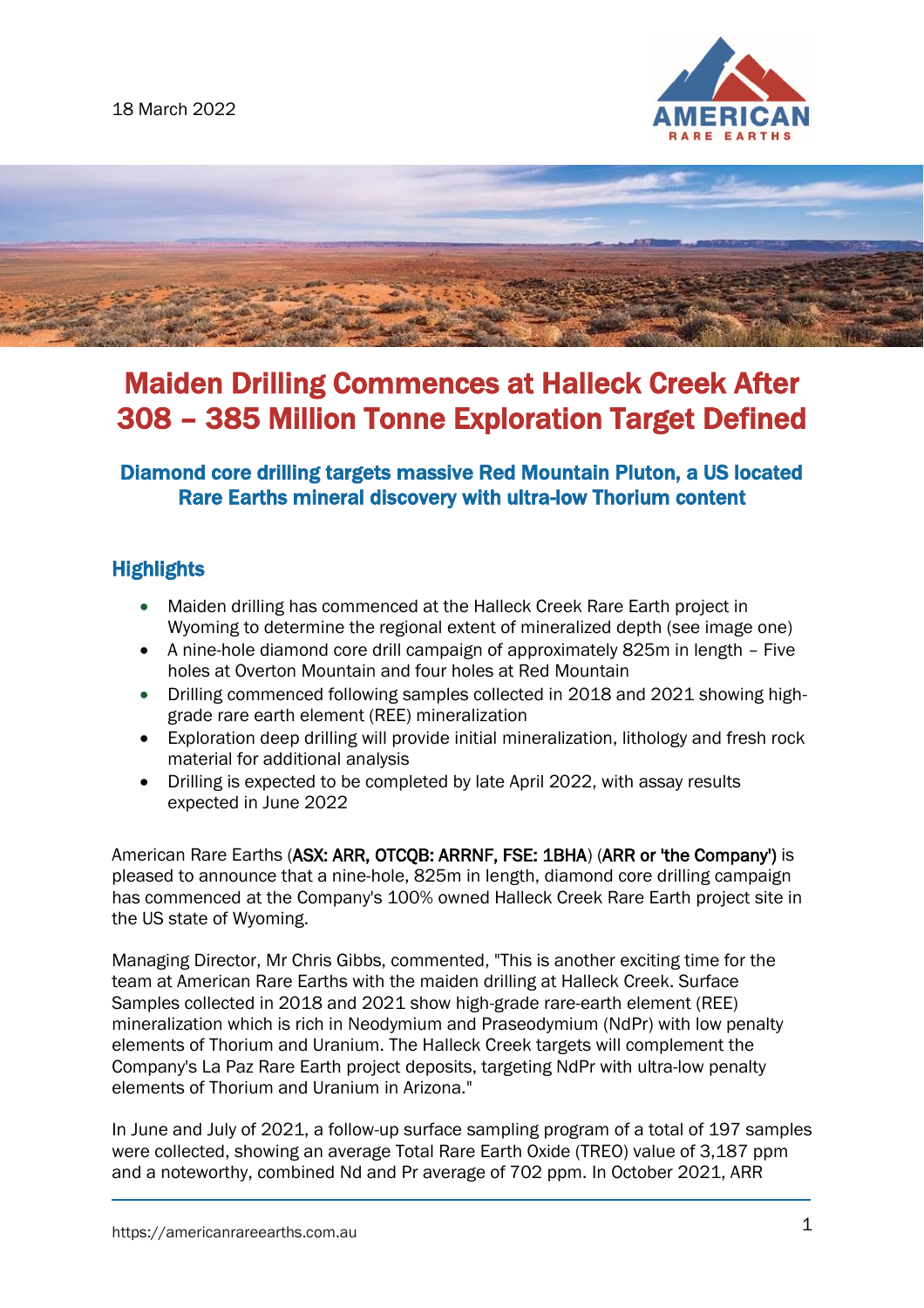#### 18 March 2022



performed additional geologic mapping across Overton Mountain. An additional 121 surface samples were collected from Overton Mountain and Red Mountain. ARR is awaiting the final assay results of these samples.



Image one: Maiden drilling at Halleck Creek

#### **Overview**

# Exploration History

The greater Halleck Creek project area consists of 68 unpatented lode claims, covering approximately 1,265 acres (512 has). The Company controls six Wyoming State Mineral Leases in the surrounding area, totalling 1,843.72 acres (756 has). The project is in Albany County, Wyoming, approximately 40 miles northeast of Laramie, Wyoming.

Initial surface sampling of the Overton Mountain area was conducted in 2018 by Zenith Minerals, an Australian Mining Company, revealed average Total Rare Earth Oxide (TREO) values of 3,297 ppm, average Heavy Rare Earth Oxide (HREO) values of 244 ppm, and average Magnetic Rare Earth Oxide (MREO) values of 816 ppm.

In June and July of 2021, the follow-up surface sampling program with the total of 197 samples were collected from the Halleck Creek project area, referred to above. The results also showed that the Red Mountain Pluton is Light Rare Earth Oxide (LREO) dominant, with an average of 2,836 ppm.

Additional geologic mapping was performed across Overton Mountain in October 2021. ARR collected an extra 121 surface samples across Overton Mountain and Red Mountain.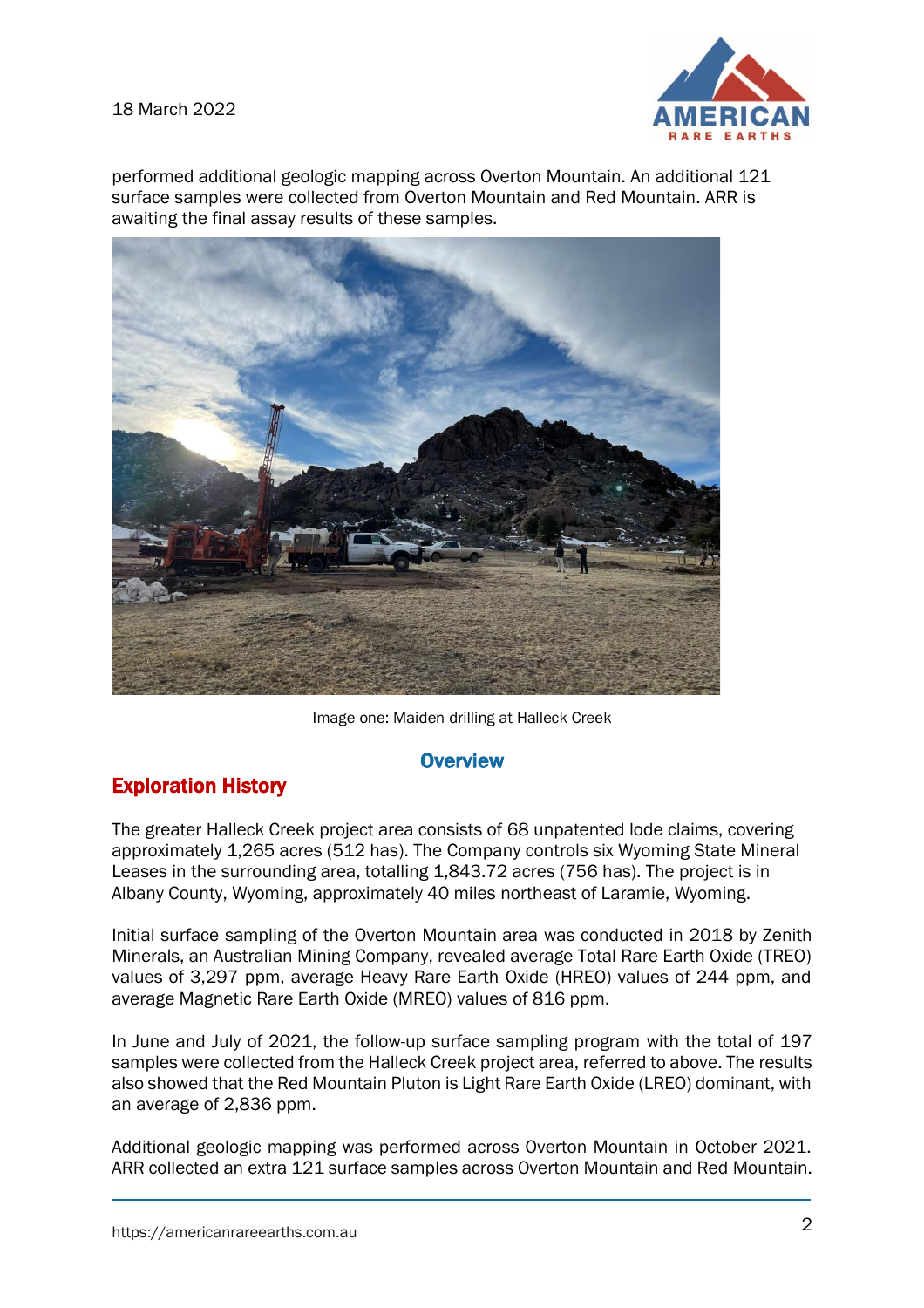18 March 2022



ARR eagerly awaits the results of these samples to provide further insight and direction at Halleck Creek.

### Geology

The Halleck Creek project area is located within the Laramie Anorthosite Complex (LAC). The LAC consists of three significant anorthositic intrusions - Chugwater, Poe Mountain, and Snow Creek. These are rimmed by monzonitic intrusions, including the Sybille intrusion, the Maloin Ranch pluton and the Red Mountain Pluton. The Halleck Creek project area is located within the Red Mountain Pluton (RMP), the youngest and smallest intrusion of the LAC.